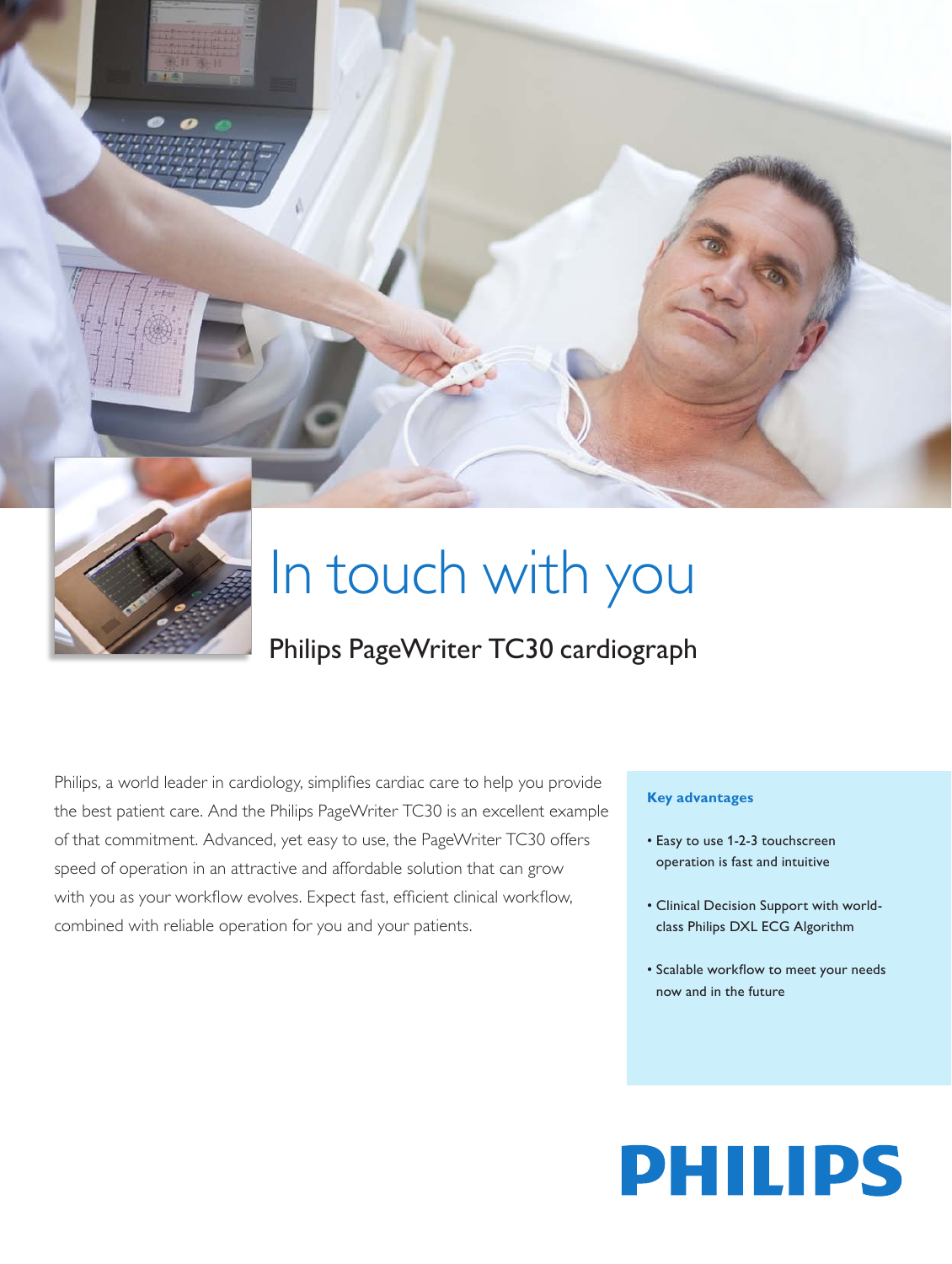# Advanced, yet easy to use

The PageWriter TC30 cardiograph is designed for use in the demanding hospital environment as well as physician practice settings. The easy 1-2-3 operation, touchscreen display, and additional tools help ensure quality ECG reports.

#### **Built-in advanced workflow advantages**



#### **Right the first time**

Trident 3-in-1 chest leads reduce tangling and lead reversals. The anatomical patient interface module mirrors the body, so clinicians can quickly connect the correct leads.



#### **Easily acquire**

Quickly identify poor or missing electrode connections via color-coded traces and Lead Map. The patented LeadCheck algorithm monitors for 19 different lead reversals.







#### **Quick review**

The high-resolution color display allows quick preview of the ECG report – before printing.

## It's as easy as 1-2-3

User-friendly illuminated buttons speed workflow





**Connect Leads** Ensure correct lead placement



**Enter ID** Customized data entry





**Take ECG** Print, save, transfer ECGs – and retrieve previous ECGs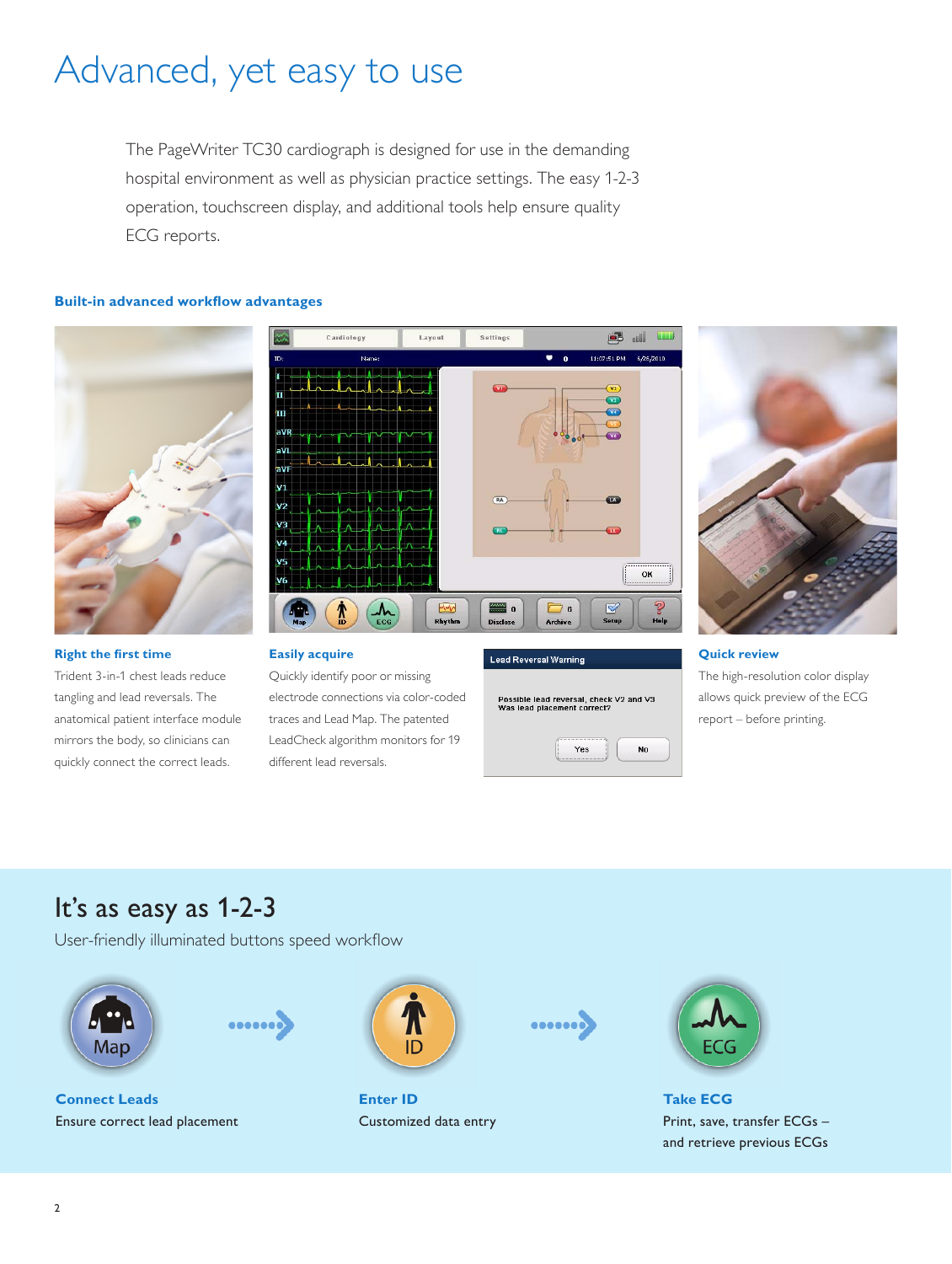# Advanced tools at your fingertip

The PageWriter TC30 provides advanced tools to enhance workflow and support clinical decisions. All PageWriter TC cardiographs include the clinical excellence of the DXL ECG Algorithm which is built upon over 45 years of research and experience.



#### **Never miss a beat**

With Disclosure, review up to five minutes of 12-lead ECG data. Mark events. Select pre- and post-event ECGs for analysis. Or choose the best traces for use in the ECG report. All at a touch.



#### **One-touch workflow**

The PageWriter TC30 can be configured to automatically print, save, and transfer ECG reports - even retrieve a previous ECG from advanced systems – with one button touch.



#### **Clear information, strong decision support**

The world-class Philips DXL ECG Algorithm goes beyond traditional 12-lead interpretations to provide STEMI decision support tools and other incremental diagnostic capabilities:

- Patented ST Maps provide a graphical indication of ST elevation and depression
- • Critical Values highlight conditions requiring immediate attention
- • Gender-specific criteria help more accurately assess patients of either sex
- • STEMI-CA (Culprit Artery) statements suggest which coronary artery may be occluded
- • Age-specific criteria integrated for STEMI and pediatric analysis